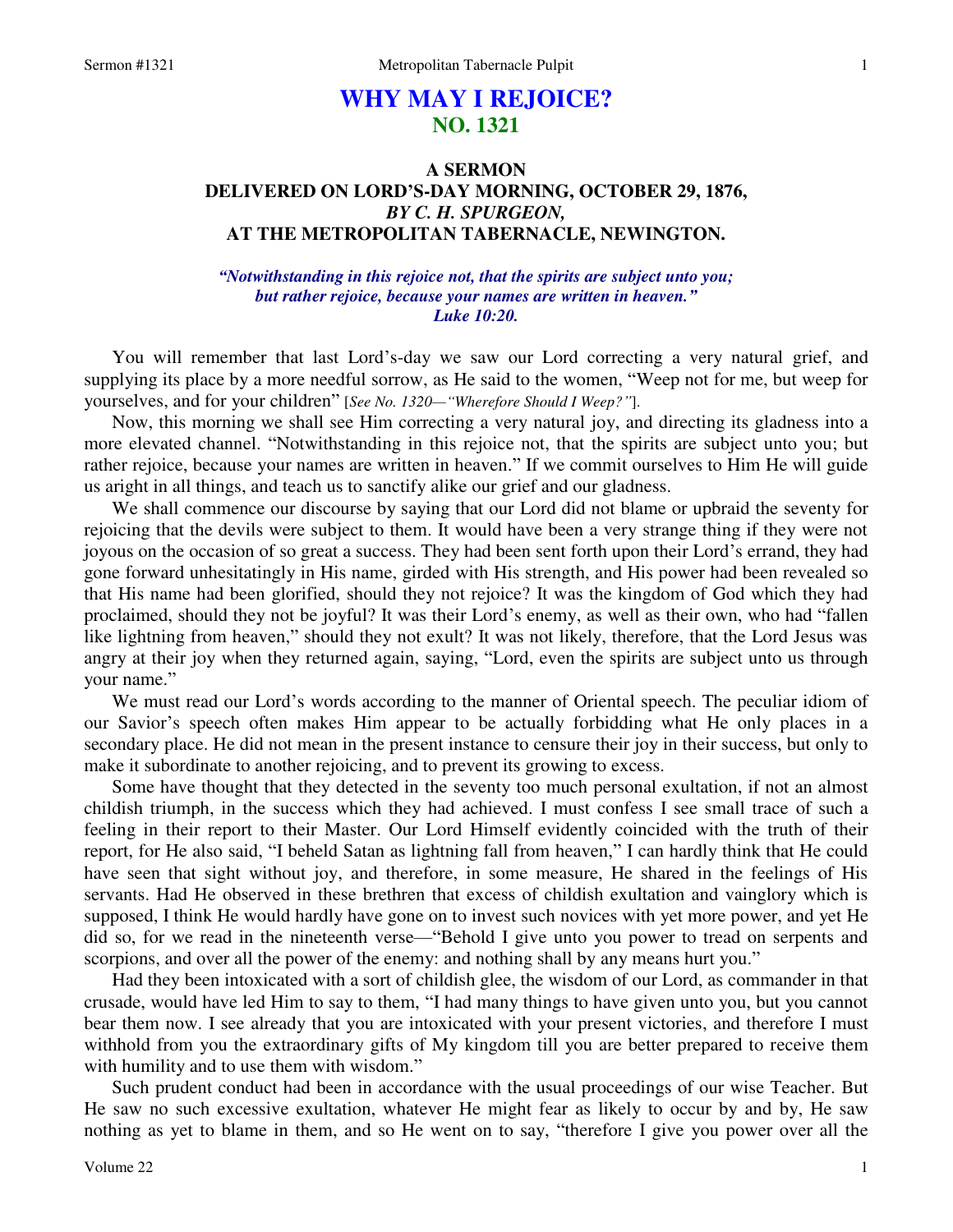power of the enemy, and nothing shall by any means hurt you." We cannot understand Him to be condemning their rejoicing over the fall of devils, for He says, "Rejoice rather," and this almost implies that you may rejoice in the first subject of joy in some degree. "Notwithstanding," He says, "in this rejoice not; but rather rejoice, because your names are written in heaven." The one is forbidden only in comparison with the other. We may rejoice that God blesses our labors, but still it must be a far less prominent joy than that which springs out of our personal interest in the salvation of God. Church members may be glad when they see a great revival, and their numbers largely increased, but at such times it is doubly needful to look to vital godliness and personal religion, or the joy may be turned into mourning.

 Now, my brethren, taking the incident as it will apply to ourselves, there may be some of you here present to whom God has given many gifts for use in the kingdom of heaven, He may also have given you influence in His church, and power among men of the world, and moreover, your gifts and your power have not been used in vain, they have been made useful in many ways, so that your course has been one of honor and success. The kingdom of God has come near to many through you, and the great enemy's kingdom has suffered injury by your means. Because of all this you are greatly cheered. Is this wrong? Ought you not to be full of joy? I say yes, assuredly, you are bound to be glad.

We should all be grateful for gifts, grateful for influence, grateful for success, but a gratitude which is not attended with joy can scarcely be called gratitude at all. Would you have gratitude lament the possession of the blessing for which she is grateful? There must be joy in the thing received or else one can hardly be imagined to be thankful. If gratitude for these things be a duty, then surely a measure of joy concerning them must also be a duty. You may rejoice that to you is this grace given, to preach among the Gentiles the unsearchable riches of Christ, and you may be glad that from you the Word of God has sounded forth throughout all the region in which you dwell.

 Thus far we go, but we must not exceed due bounds, lest we become transgressors, this joy must be held within its own lines and never suffered to run riot. Let us pause and see how our Lord Jesus puts a restraining "notwithstanding" and a repressing negative upon this joy when He judges that it is in danger of passing due bounds, and let us also note how He supplies the place of this joy by something higher and better when He says—"Notwithstanding in this rejoice not, that the spirits are subject unto you; but rather rejoice, because your names are written in heaven."

 We shall dwell upon three things this morning. First, *the joy which needs moderating—* "Notwithstanding in this rejoice not," secondly, *the joy which needs exciting—*"Rather rejoice," and then, thirdly, *the joy of the Lord in sympathy with this last joy*. Just read the first line of the twenty-first verse—"In that hour Jesus rejoiced in spirit." Our Lord could unite in this joy under certain aspects of it.

**I.** First, then, THE JOY WHICH NEEDS MODERATING.

 It is the joy of triumph over evil spirits, the joy of having preached the Gospel and wrought wonders—in a word, the joy of gifts, power, and success. This needs moderating—first, because *it is so apt to degenerate into pride*. The seventy were not proud, for they said, "Lord, even the devils are subject unto us *through your name*." This was a very proper way of reporting results. They did not arrogate any measure of the success to themselves, but they ascribed it to the matchless, all-conquering name which they had used.

 So far, all was well, but, my brethren, the tendency of human nature is towards self-exaltation, and so by degrees we come to emphasize the "*to us,"* and we allow the *"through your name"* to be uttered softly, and yet more softly, until it is only used as a matter of form, and we in our hearts ascribe the whole success to ourselves. If God shall bless any man with long-continued success in soul-winning, even though that is a higher achievement than the casting out of devils, there is an evil tendency in our corrupt nature which will tempt such a man to dream that in him there is some peculiar excellence or special virtue. He will say in his heart, "Lord, even great sinners and proud infidels have been turned to You by my preaching," and he may at the same time forget that it was not his preaching, but the name of Jesus, which accomplished the notable deed.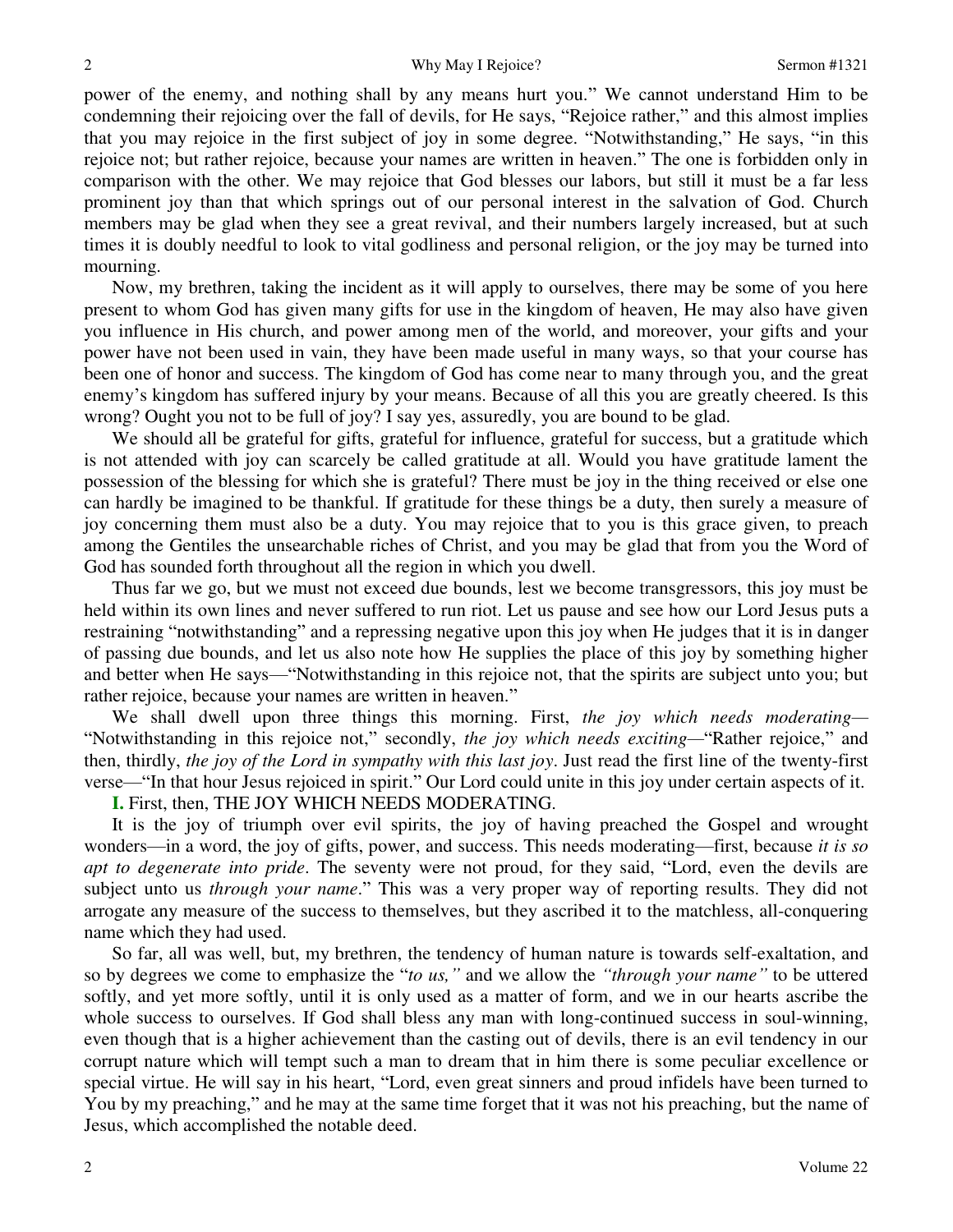We are nothing, however much God may have wrought by us, all the glory is due unto the name of Jesus Christ our Lord, yet we are so base as to take credit to ourselves. Who among us can claim to have been perfectly free from this temptation? True, the Lord keeps His servants humble when He uses them, and if they abound in grace they may safely abound in gifts also, saints may be safely trusted with abundant influence if they are abundantly under the influence of the Holy Spirit, but to be preserved when thus eminently honored is an exceedingly great favor.

When we see a successful worker walking very humbly, we may say, "This is the finger of God." Leave corrupt nature to itself, and as a warm atmosphere soon causes dead flesh to become putrid, so will the ease and comfort of self-congratulation and prosperity speedily breed corruption in human nature, hence it is needful that joy in gift and success should be kept under due control, and if it be tolerated in a measure, as it may be, it must nevertheless not be indulged to any great extent lest evil consequences come to us. Hitherto may it come, but no further, lest the Lord behold us waxing exceeding proud and put us aside from His work altogether, and take unto Himself other instruments which will not attempt to rob Him of His glory.

 Again, this joy which needs to be moderated should be restrained by the reflection that *it is no evidence of grace in the heart that we possess gifts, or that we are successful*. Talents are possessed even by wicked and slothful servants. Grace without talent will save, but talent without grace will only increase our condemnation. "Though I speak with the tongues of men and of angels, and have not charity, I am become as sounding brass, or a tinkling cymbal. And though I have the gift of prophecy, and understand all mysteries, and all knowledge; and though I have all faith, so that I could remove mountains, and have not charity, I am nothing." The highest conceivable gifts for church work and the greatest influence in the church are worthless apart from grace.

 The possession of such powers may be accompanied by hypocrisy and falsehood—it was so in our Lord's day. Judas wrought miracles, Judas preached the Gospel, Judas was not only a member of the church, but a trusted officer in it, yet Judas went unto his own place, for he was a son of perdition. Our Lord tells us to expect many cases of graceless workers, for He says, "Many will say to me in that day, Lord, Lord, have we not prophesied in your name? and in your name have cast out devils? and in your name done many wonderful works? And then will I profess unto them, I never knew you: depart from me, you that work iniquity."

 Observe that this warning speaks not of a few, but of many, we shall not only see a Judas once in eighteen centuries, but *many* of whom this shall be the case. Men have gone forth making use of the name of Jesus, and God has honored the name, though He has not accepted the men who used it. They have preached, and the message has been true, and God has owned the truth, but the men have not been true, and consequently they have been abhorred of the Lord.

 Good seed will grow even though it was scattered by a leprous hand. Let us beware, however, of speaking the truth with lying lips. Let us beware, lest we be like Balaam, who had his eyes opened to see marvelous visions of the future, and his tongue inspired to utter deep things, and yet he fell among the accursed, because he ran greedily after a reward.

 Do not rejoice, then, dear brethren, because God blesses you in what you are doing, so that you see souls saved and yourself honored, for this might happen to one for whom the Lord has no regard, but rather rejoice in being really and truly one of the Lord's own people, written in heaven. Let us keep under our body, and watch unto prayer, lest haply, after having preached to others, we ourselves should become castaways. It will be a dreadful thing to keep the door of the King's great banquet hall, and open it to others, and yet to perish with hunger yourself.

 Moreover, it is very unsafe to rejoice unduly in the work which we have done, because *the work after all may not turn out to be all that it appears*. I do not know how much of real good the seventy had wrought. There can scarcely have been very many converts, for otherwise the number of the names would have been greater when the disciples assembled in the upper room at Pentecost. We will not, however, judge the work of the seventy, but we do know this, that it is very easy for us to go forth and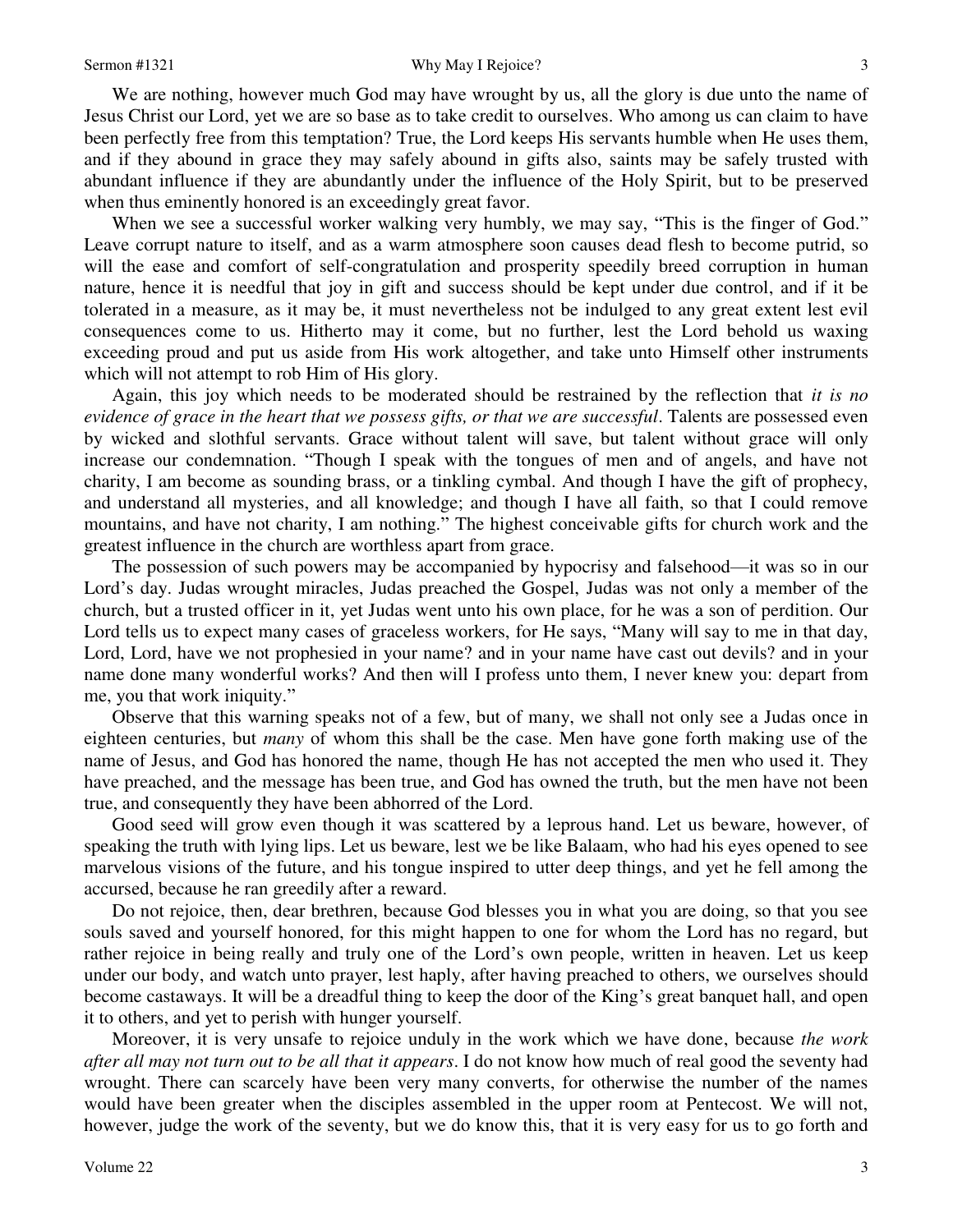for a time to succeed, so that it seems as if even the devils were subject to us, and yet there may be no true work of God. Crowds may gather to listen, there may be manifestations of deep emotion, the number of the conversions put down on paper may be very great, and yet there may be little or nothing in the whole matter worthy of real joy.

 So it may be in other forms of service, in the Sunday school or in any other place, we may think we have succeeded, and yet we may have only been building on the sand a baseless structure which the next tide will carry away. We ought to remember that every man's work must be tested ere long, "for the fire shall try every man's work of what sort it is." It is too early to begin to rejoice until the fire has passed over our life-work. The edifice is very lofty, and apparently very fair, but what if those walls should turn out to be composed of straw, the foundations of stubble, and the rafters of dry wood? How soon will they yield to the fire, and how rapidly will the fabric disappear.

 He who has built the tiniest cell of sparkling gems, or the smallest cottage of gold, has done more than he who has heaped aloft into the air a pyramid of hay. It is not the quantity of work done, it is not the space occupied in church history, it is not the noise of our great doings, the question is, what is really and truly done, the quality is far more important than the quantity, the enduring character of the work is far more to be considered than the flash and the glare of it.

 Therefore rejoice not, O young man, in all the brilliant success which has for the present attended you, and rejoice not even you old man, though you have had half a century of prosperity, rejoice not so much in this as to exalt yourself because of it, but rather rejoice in something safer and more gracious, rejoice that your name is written in heaven, if so it be.

 This joy, again, however good our work may be, is to be moderated because *it does not prove that we are any more gracious than others of far less gift and usefulness*. Did you notice in the chapter which precedes my text that nine of the apostles attempted to cast out a devil from a lunatic child, but were unable to accomplish it, so that they said to the Master, "Why could not we cast him out?" The majority of the sacred conclave of apostles failed to cast out a devil, and yet seventy inferior persons all return with joy, and say, "Lord, even the spirits are subject unto us." Do you draw the inference, therefore, that the seventy were superior to the apostles? If you do, you have made a very grand mistake, for they were by no means so, and it would be a very great pity for any person who has been made useful in the kingdom of God to infer that he is therefore better than those whose earnest labors are crowned by no such apparent results.

 An obscure child of God whose name has never been mentioned in the church may yet be more worthy than we are. Of all estimates of ourselves, that which is founded upon our apparent usefulness is likely to be most deceptive. Go to, sir, if you consider yourself to be something because you have wrought wonders. I will show you the choicest of my Master's children on sick beds, I will show you the richest and rarest piety connected with illiterate poverty, I will show you a man who cannot speak a sentence grammatically, who lives in the very bosom of Christ, and will put you to the blush for the depth and power of his vital godliness.

 I will find you one who shines as a precious jewel in JEHOVAH'S sight, compared with whom you are a poor dull pebble, and yet you are highly esteemed, and he has little honor. His prayers have been of a thousand times more use to the church than your preaching, yea, it may be that your preaching has owed its success to his prayers. We cannot judge character by gift. He who has one talent, and uses it well, shall have better acceptance at the last than he who has five talents and uses them ill, and he who fills his circle, though that circle be small, shall have far more comfort therein than he who with a vast field has nevertheless left the major part of it altogether unfilled. Great importance in the public mind is no argument of great grace, a man is none the worthier for being successful, the best may not be the most prosperous. Boast not yourself, O fisherman, because your net is filled, for as good men as you are have toiled all night and taken nothing.

 Again, this joy in success needs to be kept under tight rein because *it is not an abiding joy*. If you, O man, rejoice today because of subject devils, what will you do tomorrow when the devils break loose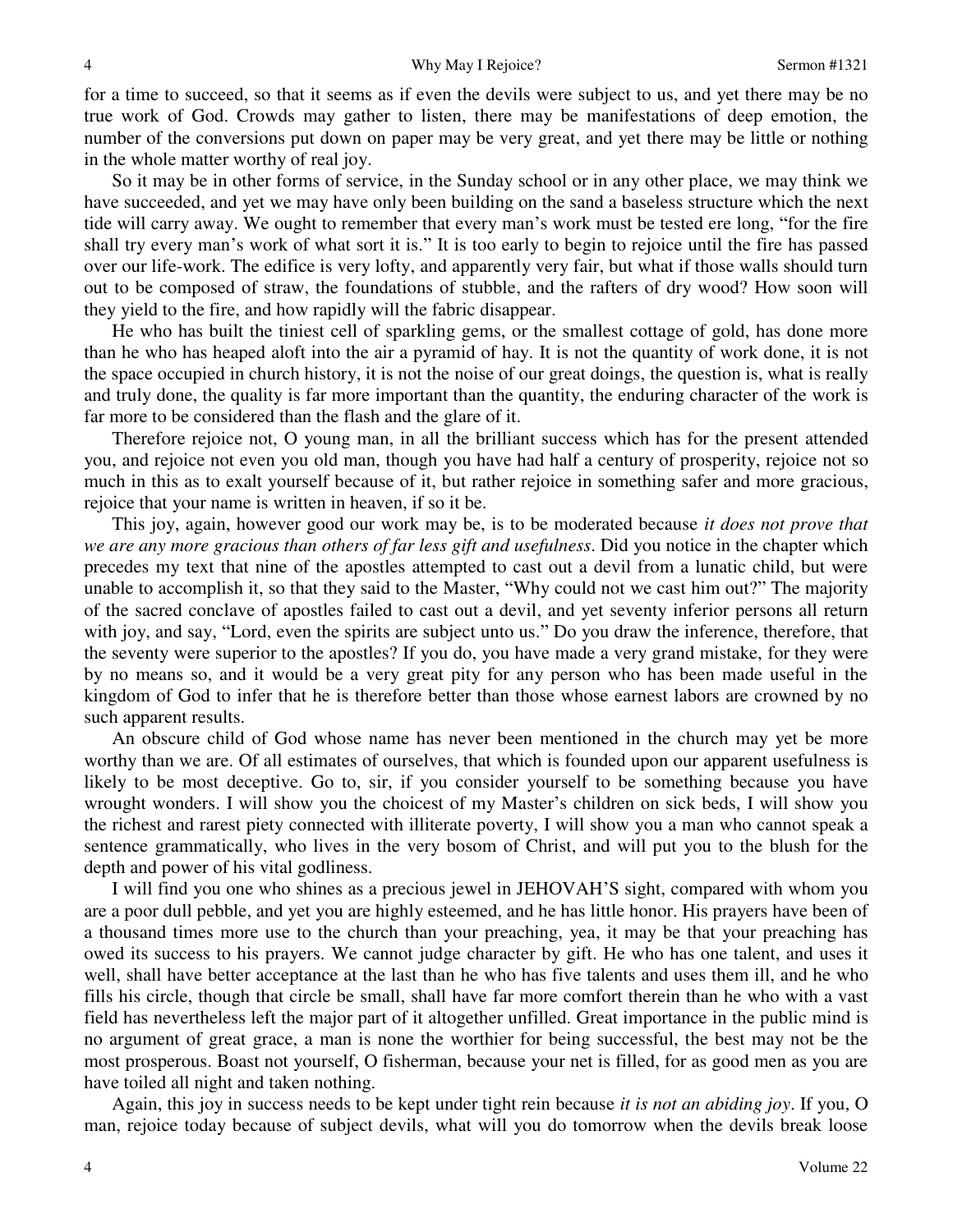again? If you return from your labor full of success, and rejoice, what will you do when another time you will have to plow the thankless rock and break the plowshare? What if your Master should send you where there will be no response to your invitations? What if He should send you among Samaritans who will not even hear you and you shall have to go from city to city and wipe off the dust of your feet against them? What if you should meet a child possessed of a devil and find that you cannot cast out the evil spirit because this kind goes not out except with prayer and fasting? Why, man, you will be sorely depressed, then, and your courage will fail.

 If you have fed your soul upon such light bread as apparent success, it will enfeeble you, and what will you do when your prosperity wanes? You will not have steadfastness enough to go on under discouragement, and you will shun your Lord's service. This will be ill indeed! O for a faith that is nourished on something better than appearances—a faith which does not live on gift or influence, or present success, but sustains itself upon the unfailing promise of the ever blessed God. This is what we need.

 Once again, this joy, if we were to be filled with it to overflowing, would be found *unable to bear the strain of trial, trouble, temptation, and especially of death*. Take the last, will any man, when he lies dying be able to console himself with the reflection, "I have testified of Christ to others"? Will he not need some other confidence? Will he not require something far more personal? Will this be the sweet morsel that shall stay the hunger of his soul? What if he had power over devils, may not devils yet obtain power over him? Will he be able to cheer himself amidst death's chilly waves with this boast—"I was a loud talker and a mighty professor, and the cause of Christ grew under my leadership"? Nay, in such times as that we shall want surer consolations and diviner stays than these.

 Unhappy will he be who has accustomed himself to live upon the excitement of crowded meetings, or upon the laudatory criticisms of friends. Gifts, attainments, labors, successes, all heaped together, cannot support a soul on the verge of eternity. There is ever present the fact that such things are no sure sign of regeneration. Did not the sons of the Pharisees cast out devils? Did not the people say of Simon Magus, "This man is the great power of God"? Yet these were graceless deceivers. We must have sure evidence of the new birth. We must know that our citizenship is in heaven, we must know that we belong to Jesus, in one word, we must know that our names are written in heaven or else we shall find ourselves utterly undone in our dying hours.

 For all these reasons, then, be not too elated because of devils conquered, crowds gathered, or souls saved, but hearken to your Lord's voice while He points you to other reasons for rejoicing.

**II.** So now we come, secondly, to consider THE JOY WHICH NEEDS EXCITING.

"Rather rejoice because your names are written in heaven." I am glad, my brethren, that this is the joy in which we indulge to the full, because it is one in which *all the saints may unite* and take their share. If you believe in the Lord Jesus Christ, my dear brother, though you can do but little for Him, you may rejoice that your name is written in heaven. Here the bedridden sister may rejoice! Here the incurably diseased may exult. The child of God, whose tongue is silenced by infirmity, and whose conflicts with devils are confined to his closet and his chamber, may come in and say, "I, too, can rejoice that my name is written in heaven." Have you never remarked how our aged friends always delight to sing—

> *"When I can read my title clear To mansions in the skies, I bid farewell to every fear, And wipe my weeping eyes."*

 They do so because experience has led them to dwell much on the joy of having their names written in heaven. The joy which our Lord commends is one which *springs from faith,* while the other joy arises alone from sight. A man can see that he has gifts. He can see that he has power and influence, he can see that he has success, but rest assured that every joy which comes to believers through the sight of the eyes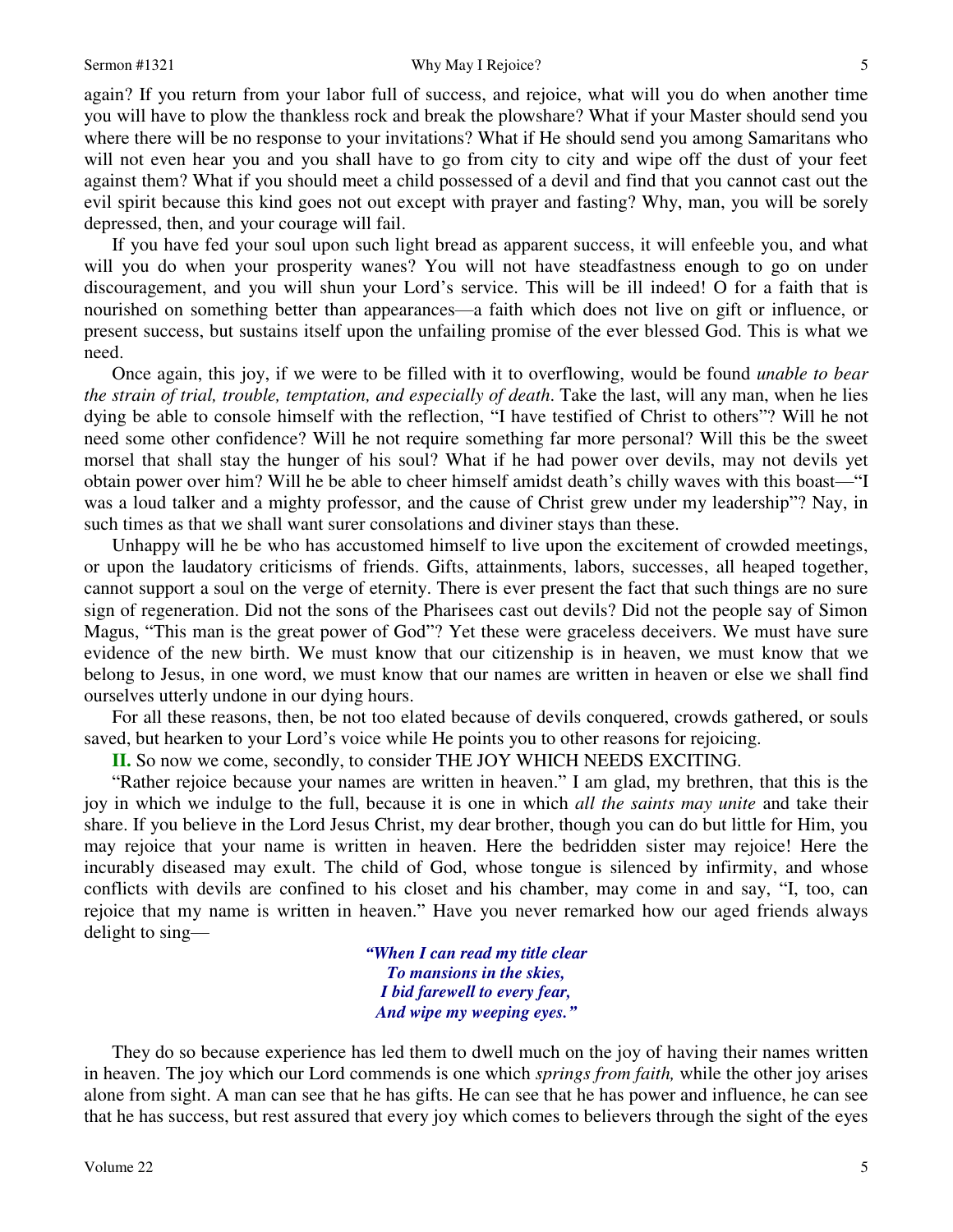is a doubtful joy. It is a dainty of which we must eat in scanty measure. Have you found such honey as this? eat not too much of it lest it sicken you.

 But the joy caused by our names being written in heaven comes of faith, for eye has not seen the record, neither has any angel read it to us, and only because we believe in Jesus are we assured of it, for this reason the joy grows in good soil and is in itself safe. All the joys of faith are safe as the water which flowed from the smitten rock, no poisonous streams can ever issue from that source.

 This joy is a heavenly manna whereof a man may eat according to his eating, and let his soul be satiated. This is healthy meat which breeds no plague in the camp as the eating of the quails did, for the quails were sent in wrath to satisfy their fierce desires. We never hear of men dying of eating the manna which came down from heaven, but they did die through eating quails, which were food for their lusts. Be it yours to get as much as ever you can of the joys of faith, and especially of this—"Rather rejoice that your names are written in heaven."

*This joy consists in knowing our election,* "knowing, dearly beloved, your election of God," knowing that your names were written in heaven from before the foundation of the world. Oh, what an inconceivable delight is this! To be God's choice is the choicest of delights. The joy of having your name written in heaven includes the joy of knowing that you are precious to the Lord, for it is written, "a book of remembrance was written before him for them that feared the LORD, and that thought upon his name. And they shall be mine, says the LORD of hosts, in that day when I make up my jewels."

 To be written in heaven means that we are precious in the sight of the Lord, that He has noted us down in the list of His crown jewels, and will preserve us for Himself till the day in which all His sacred regalia shall be complete. Blessed are those who stand recorded in the inventory of heaven's jewel house.

 To be written in heaven means that you claim the right of citizenship in the New Jerusalem, "the church of the firstborn, whose names are written in heaven." Just as there is a roll kept by great cities in which they inscribe the names of citizens, so do we rejoice that our names are written in the roll of the city above, and that henceforth our citizenship is in heaven, from where we look for the Savior, the Lord Jesus. This is a broad subject for rejoicing, for it includes priceless privileges and honors more than royal.

 We also rejoice that our names are written, that is, known and published in heaven. Paul mentioned certain of his fellow servants of whom he said, "whose names are written in heaven," as much as to say though they have neither fame nor honor here they have a perpetual record where honor is worth receiving, namely, before the throne of God. The heavenly writing signifies that we are part and parcel of Christ's new kingdom, we are inscribed among His soldiers, we are commissioned to bear hardness for His sake. We are written in heaven among the friends of Jesus, we are accounted as of the sacred brotherhood. In the great book of the divine Fatherhood, we are numbered among the children, and henceforth we shall be regarded and treated as belonging to the one family in heaven and in earth. This is the matter concerning which we are called to rejoice. "Rejoice that your names are written in heaven."

*I see in this fact abundant cause for joy,* but I cannot stay this morning, to bring it out in detail. I would have you joy in the great grace which first inscribed your name in God's eternal book. Oh, bless the sovereign, distinguishing, discriminating grace which wrote down your unworthy name, where there might have stood the name of a king, or of an emperor, or the name of a person of great repute, of superior talent, or of great eloquence and learning. Instead of those which men esteem to be great names there stands your common place name, therefore give the grace of God all the glory evermore.

 And then rejoice in the grace which has kept your name inscribed in that heavenly roll, so that over you that ancient threatening of the law has had no power—"Whosoever has sinned against me, him will I blot out of my book." (Exo. 32:33). But up to now you have stood among those of whom the Spirit speaks expressly in the book of the Revelation—"He that overcomes, the same shall be clothed in white raiment; and I will not blot out his name out of the book of life, but I will confess his name before my Father, and before His angels." There stands your name still recorded in the Lamb's book of life, though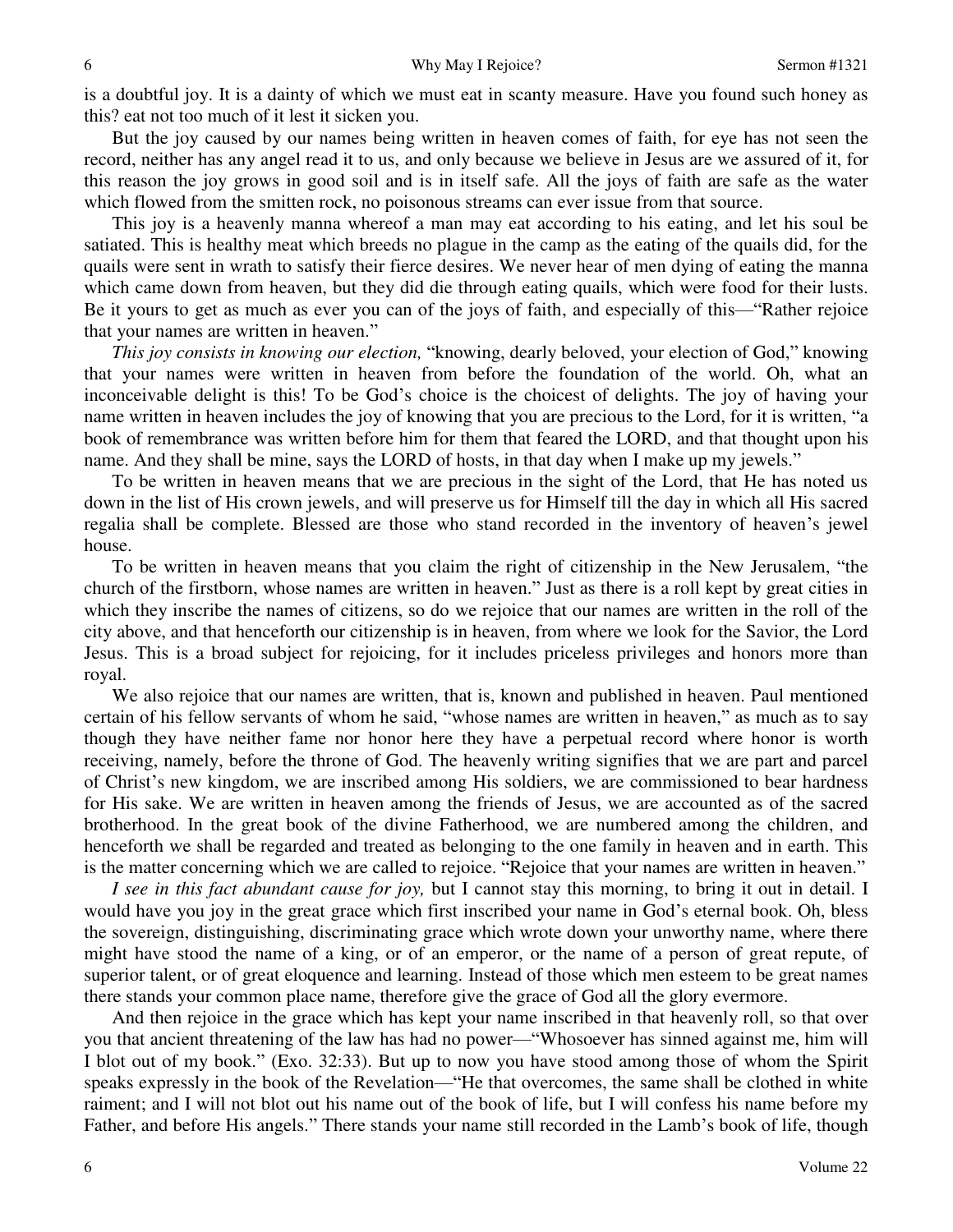many a tear of yours might well fall upon it to think what grace it is which keeps it there and will keep it there forever.

 A name among God's sons and daughters is better for you than if your name were in Debrett's Peerage, or in the Royal Almanac de Gotha. Being in the book of life guarantees you peace, joy, security, blessedness now, and secures you a place hereafter among the blood-washed host in the "many mansions," which Christ has gone to prepare for those whom His Father has given Him.

 Sit down now, beloved, and let your soul triumph to the last degree of joy in this—your names are written in heaven. Forget the falling devils for awhile, forget your abilities, forget your successes, cast these all at your Redeemer's feet, where they ought to be, and then take this to yourself as your joy, your portion, your heaven below, that your name is written in the family register of the Eternal. May the Holy Spirit inspire you with this sublime delight.

 Brethren, *this is a joy which can be cultivated*. How are we to cultivate it? If we desire to have much of this joy we must make the fact sure. We must be certain that our names are written in heaven, or else we cannot rejoice in it. Let your faith grow until it reaches the full assurance of faith, and then shall you rejoice that your names are written in heaven.

"How am I to know it?" says one. Well, friend, one thing is sure, if God has written you down among those who are saved you can soon know it because you are saved. If you are forgiven, your name is written among the forgiven. If you are indeed quickened and made alive, your name is written amongst the living in Zion. I will not invite you to go further and peer into that which is unrevealed, for if I did so I should be as much out of my sphere as those are who pretend to bring men messages from the spirit world. The Lord gives not to any soul dead in sin the least right to believe that it is written among the living, neither gives He to any ungodly man the liberty to hope that he is written among the elect of God.

 We must have evidence, not dreams and airy suppositions, and the evidence of being written in heaven is that a man has been called by grace out of the world to follow Jesus. We see our election by our calling, and not else. We may know what is written about us in heaven by that which is written within us on earth. If grace has written upon your heart till you are "an epistle of Christ, known and read of all men," your name is in His secret book. If you are trusting in the Lord Jesus Christ you are His, and the Lord knows them that are His, and has written them down in His own private tablets which He carries in His bosom. If your name be among true believers on earth it is amongst the redeemed in heaven, you need not question that, for the declarations of Scripture put it beyond a doubt.

 If you would rejoice in your name's being written in heaven, not only be assured of the fact, but meditate much upon it. Let this be frequently on your mind, "My name is written in heaven, beneath the name of my Lord the Lamb it is inscribed. I am one of His redeemed, and He writes me down among His dearly purchased property. He knows me, looks upon me and regards me as His treasure. I am not my own, I am bought with a price, I belong to Him." Go, brother, and exult in this, and let the sweet influence of it upon your life be daily seen, for this joy, dear friend, *will make you set very loose by everything else on earth.*

What if you be rich! rejoice not in this, for riches take to themselves wings and fly away, but rather rejoice because your name is written in heaven. If you be a man of learning thank God for your knowledge, and use it for His glory, but, nevertheless, rejoice not in this, for what is earthly knowledge often but learned ignorance? "Rather rejoice because your name is written in heaven." If you be a person of position in the church, thank God if you may glorify Him thereby, but rather rejoice because your name is written in heaven. Are you strong and in good health, be grateful for the privilege, but rather rejoice because your name is written in heaven.

 Turn this inspired text round another way, and if you have any sorrow, or if you mourn the absence of any earthly good, do not lament too bitterly, but rather rejoice because your names are written in heaven. You are poor. Well, be not despondent, for your name is written in heaven. You are despised, and your name is cast out as evil, but rejoice none the less, for it is written in heaven. You have but few

7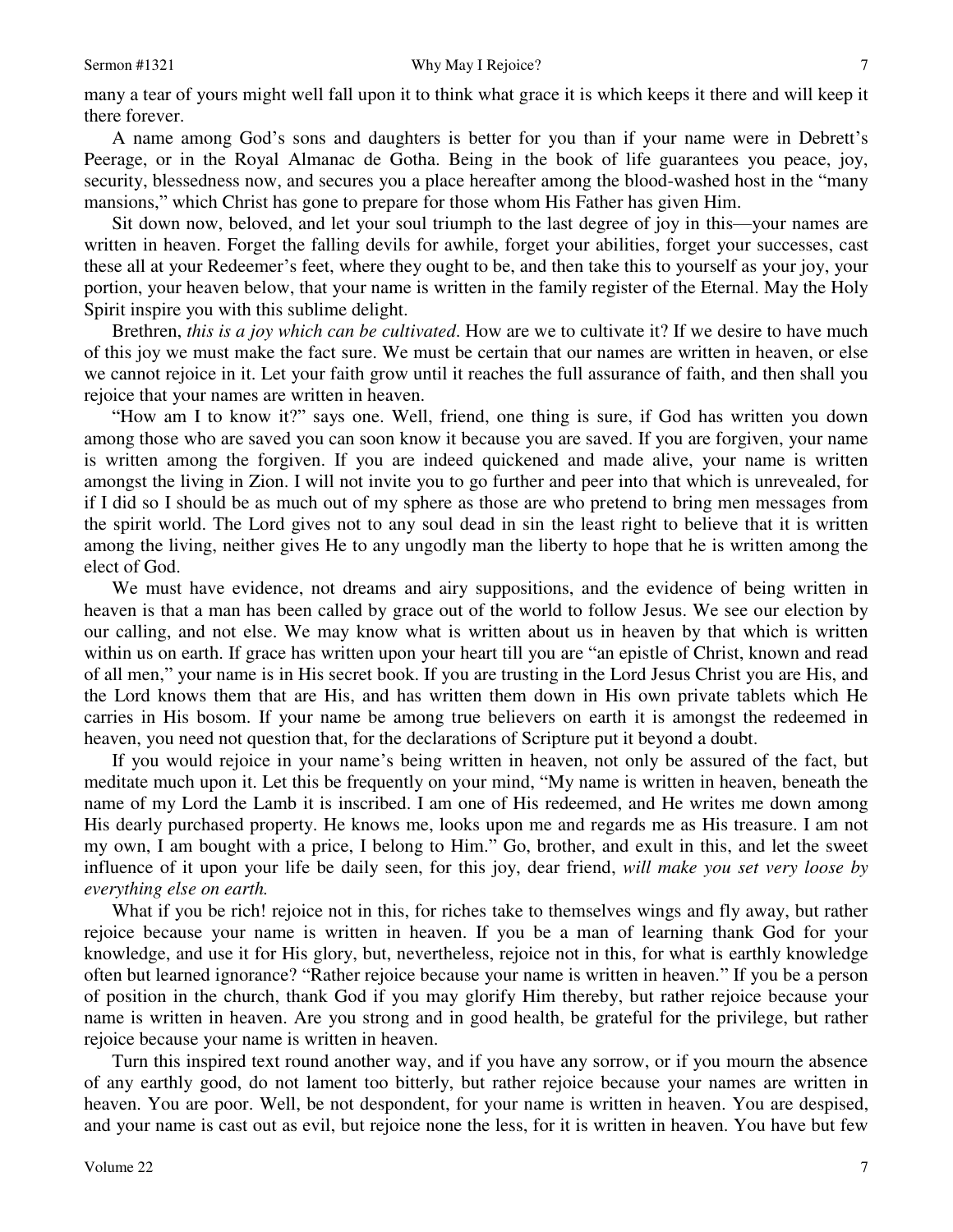gifts and abilities, but your name is written in heaven. You could not stand up and edify a multitude, but your name is written in heaven. When you die your departure will make but a small gap in the church's ranks, but your name is written in heaven.

 Whatever you lack or whatever you suffer, let this console you, and at the same time *let it strengthen you for service.* The joy of the Lord is your strength, you will feel able to go forward in God's work when you can boldly say, "My name is written in heaven. I may well serve Him who has so graciously redeemed me, He has put me down among His people, why should I not therefore expect Him to be with me when I go upon His errands and attempt to win Him glory? My name is written in heaven, and therefore I will live for Him to the utmost of my strength, and spend and be spent for His name."

 There seems to me to be such a wonderful moral and spiritual power about this joy in having one's name written in heaven that it does not require me to explain why the Savior encourages you to indulge in it. It is a corrective to the other joy, but it has about it also independently of that so many admirable uses that we need not add a word by way of guarding it, or restraining it, but may, on the contrary, earnestly invite you to partake of it without stint. Eat the fat and drink the sweet, rejoice, yea, rejoice abundantly, rejoice, and yet again rejoice, because your names are written in heaven.

**III.** Now, lastly, into this joy the Savior enters, and we have to look in the third place to THE JOY OF THE LORD IN SYMPATHY with it, and so we add to our text the first sentence of the twenty-first verse—"In that hour Jesus rejoiced in the spirit."

 Why did He rejoice? I think it was with a very same joy that He bids us cultivate as far as it related to Himself, for you see He rejoiced because *grace was given*. He said, "I thank you, O Father, Lord of heaven and earth, that you have hid these things from the wise and prudent, and have revealed them unto babes." It makes Christ's heart glad to think that God has been gracious to the sons of men, to think that He has plucked some of the race out of the horrible pit, and lifted them up from the miry clay, and brought them out of darkness into His marvelous light. It makes His soul glad to see that sin has been overcome in many men, and that many have been renewed in the spirit of their minds by divine grace.

 Jesus was also glad at *the Father's choice*. He said, "I thank You, O Father." He looks at these seventy babes out of whose mouth He has ordained strength, and He says, "I thank you, O Father, for having chosen these." They looked a wretched regiment to conquer the world with, did they not? A company of fishermen and peasants, men of the lower order. If a man had to shake the world he might naturally wish for choice spirits, the *elite,* the aristocracy of thought, at any rate, if not the aristocracy of gold and silver. He might wish to select the refined, the noble, the educated for his great enterprise. But Jesus Christ is perfectly satisfied with His Father's choice.

 It has given me intense joy sometimes to think that our dear Savior is perfectly satisfied to think that His Father should have chosen *me*. He is not like Hiram, who, when King Solomon gave him certain cities, was discontented with them, but our Lord has never spoken a word against any of the sheep His Father gave Him, nor has He despised any of the elect ones whom the Father has put into His hand. He is perfectly content with you, beloved, perfectly satisfied that you should be chosen, though you are not one of the wise and prudent, that you should be chosen, though you are like one of the "base things of this world." Jesus rejoiced and thanked the Father because of the choice which His sovereign grace has made.

 Notice the spirit in which Jesus puts His thanksgiving—He is satisfied with the choice *because it is God's choice*. "Even so, Father," said He, "for so it seemed good in your sight." That is the true spirit of Christ, to be content with what God wills because God wills it—He has no questions, no judgings, but shows an entire submission, nay an intense delight, in the august will of God. Let us, also, delight ourselves this morning in the fact that our names are written in heaven because God willed them to be there. How well satisfied we ought to be with that will, but how much more joyous may we be because Christ also is content with that will, by which we are given to Him that we may be His people.

 Then our Savior went on to rejoice *because the grace of God given to us has revealed to us Christ, and revealed to us the Father,* for He says, "no man knows who the Son is, but the Father; and who the